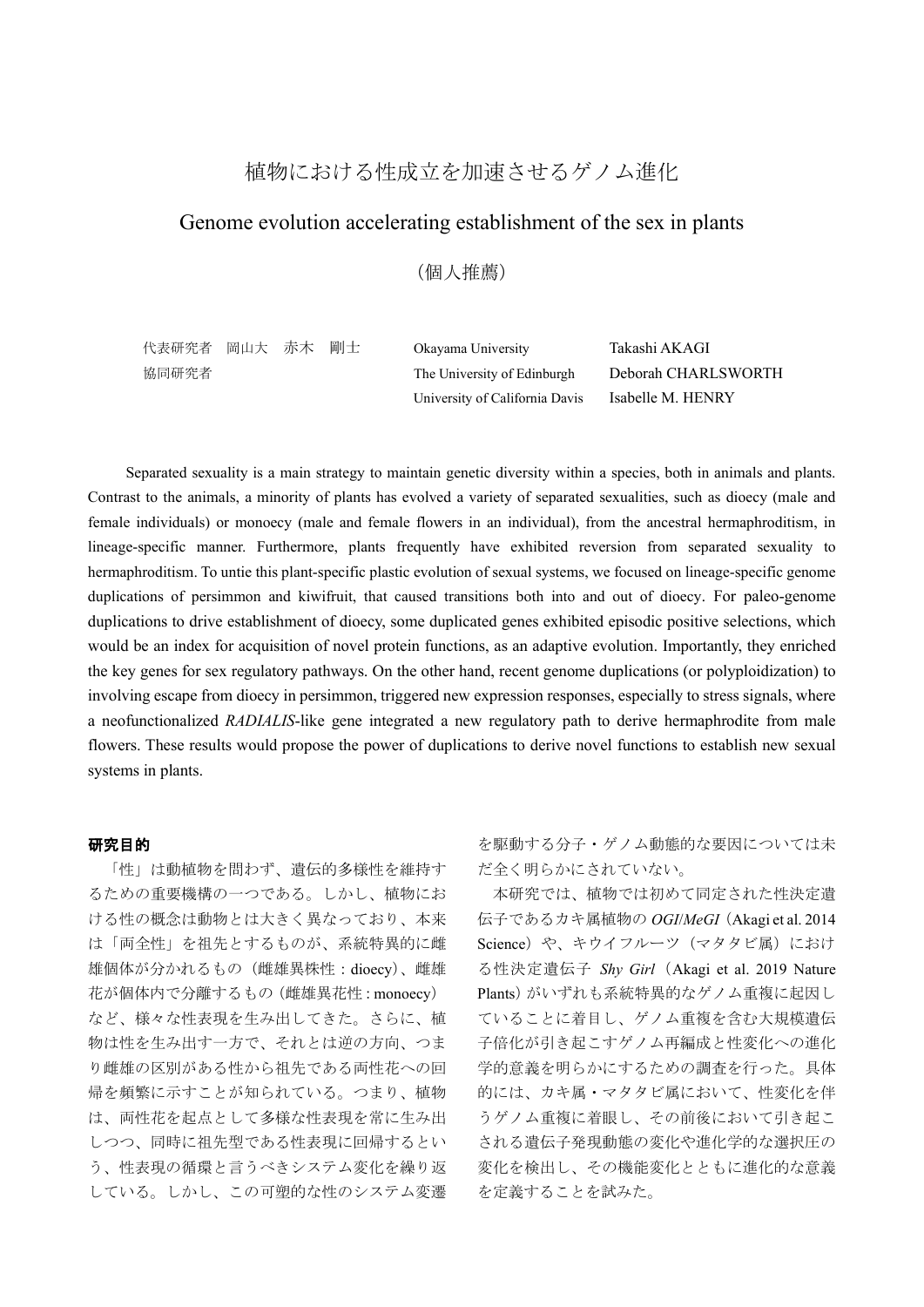#### 研究経過

カキ属の *MeGI* 遺伝子を生んだ古ゲノム重複 *Ddalpha* (Akagi et al. 2020 PLoS Genet) およびマタタビ 属の *Shy Girl* 遺伝子を生んだ古ゲノム重複 *Ad-alpha* において重複したと考えられる全遺伝子ペアを、ペ ア間の中立変異率を基準として選抜した。これらの 遺伝子を対象として、重複後に特異な一過的正の選 抜圧(episodic positive selection)を示すものを検出す るために、他種オーソログセットおよび属内アレル 分化情報を加えたアライメントから PAML および BUSTED (Murrell et al. 2015 Mol Biol Evol) による解 析を行った。それぞれのゲノム重複においてカキ属 では 23 遺伝子, マタタビ属では 46 遺伝子において 一過的な正の選択圧が作用し新機能が選抜・固定さ れた候補であると考えられた。これらの中で、カキ 属の 23 遺伝子中、6 遺伝子は Y 染色体上に存在する *OGI* とその直接制御を受ける *MeGI* による性決定経 路ネットワークに含まれるものであった。さらに、 AlphaFold2 によるタンパク質立体構造予測の結果か ら、一過的な正の選択圧を受けたと考える残基はい ずれもタンパク機能に関わる顕著な構造変化を及ぼ すものであり、タンパク質の *trans* 新機能への構造寄 与の高い変異を優先的に選択する適応進化によって 性変化に至っている可能性が示唆された。一方、マ タタビ属においては、*Ad-alpha* 直後に正の選択圧を 受けた 46 遺伝子候補のうち、12 遺伝子が *Shy Girl* に よる性決定経路に含まれるものであり、さらに *Adalpha* によってマタタビ属特異かつ花発達期におい て発現変化を受けた遺伝子は、有意に Y 染色体上に 偏って存在していた (p<1e<sup>-5</sup>)。これらの結果から推 察される状況として、雌雄異株性の成立において、 単なる性決定因子の成立だけではなく、その変化に 適応したゲノムワイドな制御経路の変化や性染色体 の再編が適応進化として積極的に行われていること が示唆された。

カキ属において栽培ガキ (Diospyros kaki) は近年 の六倍体化によって、本来は雌雄異株性であったも のが雌雄異花性や両全性へ回帰する特徴を有する。 この六倍体化による「両全性への回帰」に着眼し、 25品種の栽培ガキ品種において雌雄花および両性花 に至る自然・人工条件などを指標に 200 以上のトラ ンスクリプトームを用いた共発現ネットワーク解析 を行った。この結果から、六倍体栽培ガキでは、新

しい植物ホルモンシグナリング経路などを介した、 雄花から両性花に至る分子経路が成立していること を明らかにした。具体的には、自然に両性花を生み 出すケースでは植物ホルモンである ABA シグナル 経路を中心としたストレス応答経路を介して、人工 的にサイトカイニン処理によって生まれる両性花で はサイトカイニンを主役とする細胞増殖経路を介し て、共通の発現モジュールが活性化されていること を明らかにし、そのモジュールの統合的役割を担っ ている *RADIALIS* 様遺伝子 *DkRAD* を同定した。 *DkRAD* は六倍体栽培ガキに特異に発現応答性を獲 得した遺伝子であり、栽培ガキでは両性花発生に関 わる ABA/サイトカイニン処理においても花器官で の発現上昇が見られたが、二倍体野生種では花発達 期において発現応答が見られなかった。*DkRAD* をモ デル植物であるシロイヌナズナおよびタバコに形質 転換することで雌ずいの伸長性に関わることを明ら かにした。さらに、キウイフルーツ *Shy Girl* を導入 してオス化したシロイヌナズナに *DkRAD* を異所的 発現させることで、雄花から両性花への変化を促進 することも確認した。以上から、六倍体栽培ガキで は、*DkRAD* の新規発現応答を獲得することで新たに 祖先型の性表現への回帰を可能にしており、これは 先祖返りではなく、既存の性表現に新しい性表現を 上書きする形で行われる進化であることが示唆され た。

#### 考察

植物において、祖先型への両全性から雌雄異株性 への変遷および雌雄異株性から両全性への回帰、い ずれの進化においても現象論としてゲノム重複を含 む大規模遺伝子重複が関与している可能性は示唆さ れているが、その作用機作は明らかでは無かった。 雌雄異株性の性決定遺伝子自体が遺伝子重複後の新 機能獲得によるものであることは、これまでの研究 から示唆されているが、本研究では、Y 染色体がコ ードする性決定遺伝子以外の経路遺伝子群もゲノム 重複において積極的に新機能を獲得しており、適応 共進化によって性決定経路を強調的に構成している 可能性が示唆された。性の成立には、性の作用点以 外にも性的二型と呼ばれる雌雄に特化した形態変化 が必要と言われており、今回検出されたゲノム重複 と同期する積極的な機能変化の痕跡が性的二型性の 選抜過程(性選抜)とリンクする可能性も考えられ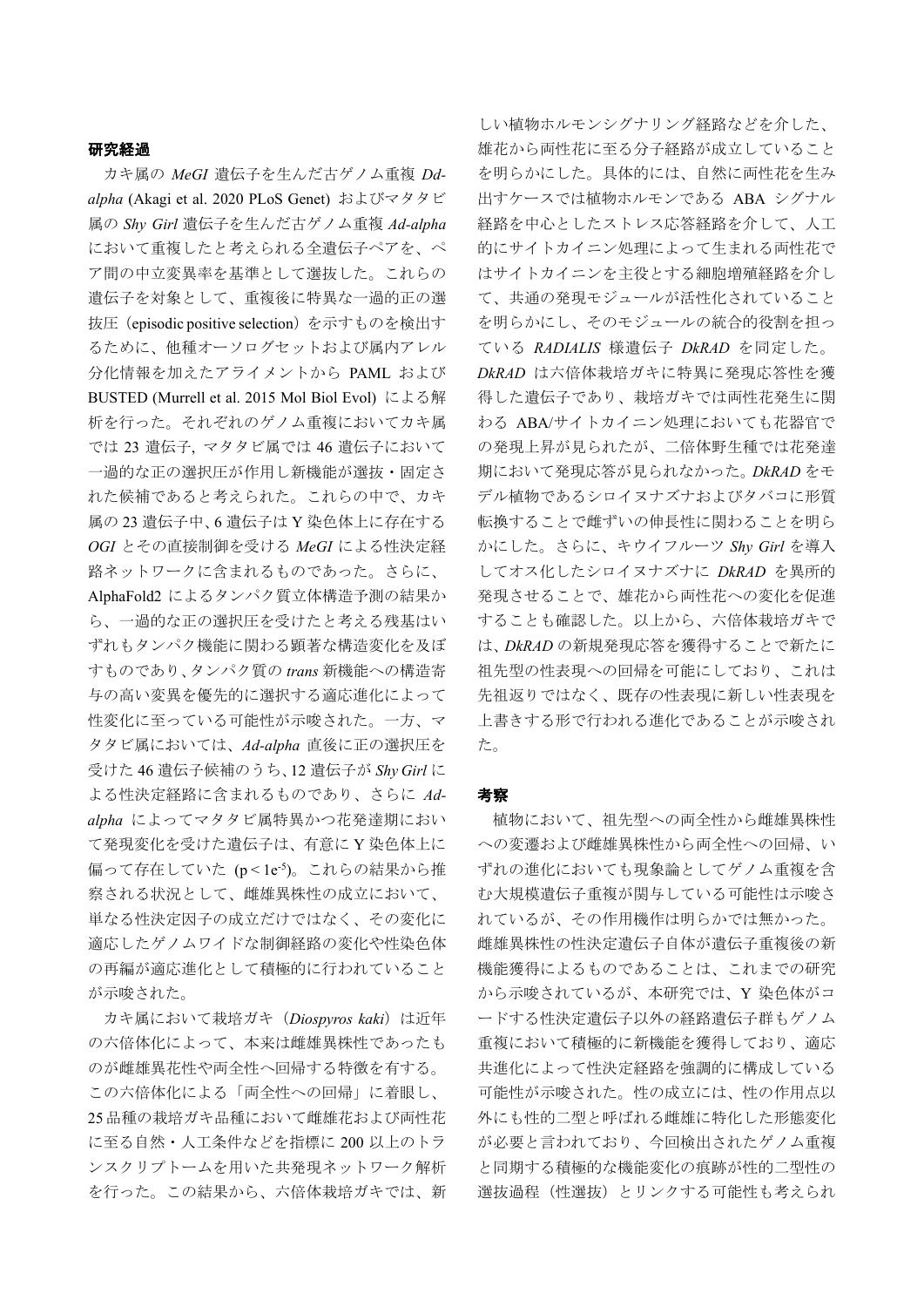る。現在のところ、一過的な正の選抜を経験した遺 伝子群の新機能や重複によって駆動された発現変化 による植物体への影響は確かめられておらず、今後 の機能証明によって明らかとなる部分が多いと思わ れる。

一方、雌雄異株性から一種の先祖返りのような形 に見られる両全性の回帰であるが、カキ属植物の例 を見ると、興味深いことにこれも同様に「ゲノム重 複による新機能獲得」であることが示唆された。こ れまで、雌雄異株性から両性花への回帰については 栽培ブドウやパパイヤなどの例があり、いずれも Y 染色体上の性決定遺伝子の変異に由来すると考えら れてきた (Van Buren et al. 2015, Genome Res; Massonnet et al. 2020)。他方、六倍体栽培ガキの場合 は *DkRAD* 遺伝子による新しい発現応答パターンの 獲得が両性花への回帰の鍵であり、既存の性決定シ ステムに対して上書きのような形で、新しい性表現 システムとして両全性を成立させていることが明ら かとなった。この *DkRAD* 遺伝子の倍数体特異的な活 性化について、その遺伝的要因の特定には至ってい ないが、ゲノム重複によるエピゲノムの再編成(い わゆるゲノムショック)の可能性も含めて検討して いく必要があるだろう。

これら二つの逆方向性の性進化に共通したゲノム の機作として、いずれもゲノム重複に起因した新機 能獲得がその成立に重要である可能性が考えられる。 植物は動物界と比較して極めて頻繁にゲノム重複を 経験しており (Van de Peer 2017 Nature Rev Genet)、 これが引き金となって、系統特異的に性変化に必要 な新機能が誕生し、非常に激しい系統特異的な性変 化が誘起されている可能性が考えられる。植物の性 進化に関する研究はいまだ黎明期であり、これまで に得られている実証例が極めて少ないが、今後のゲ ノム解読の進展によって、系統特異的ゲノム進化の 過程が紐解かれ、性の変遷と、それとリンクしたゲ ノムイベントが明らかになることで一般性が得られ るようになるだろう。

### 参考文献

- 1. Akagi, T., Henry, I. M., Tao, R., Comai, L. (2014). A Y-chromosome–encoded small RNA acts as a sex determinant in persimmons. *Science* 346: 646-650.
- 2. Akagi, T., Pilkington, S. M., Varkonyi-Gasic, E., Henry, I. M., Sugano, S. S., Sonoda, Firl, A.,

McNeilage, M. A., Douglas, M. J., Wang, T., Rebstock, R., Voogd, C., Datson, P., Allan, A. C., Beppu, K., Kataoka, I., Tao, R. (2019). Two Ychromosome-encoded genes determine sex in kiwifruit. *Nature Plants*, 5(8), 801-809.

- 3. Akagi, T., Shirasawa, K., Nagasaki, H., Hirakawa, H., Tao, R., Comai, L., Henry, I. M. (2020). The persimmon genome reveals clues to the evolution of a lineage-specific sex determination system in plants. *PLoS Genetics*, 16: e1008566.
- 4. Murrell, B., Weaver, S., Smith, M. D., Wertheim, J. O., Murrell, S., Aylward, A., Kosakovsky Pond, S. L. (2015). Gene-wide identification of episodic selection. *Mol Biol Evol*, 32, 1365-1371.
- 5. VanBuren, R., Zeng, F., Chen, C., Zhang, J., Wai, C. M., Han, J., Aryal, R., Gschwend, A. R., Wang, J., Na, J-K., Huang, L., Zhang, L., Miao, W., Gou, L., Arro, J., Guyot, R., Moore, R. C., Wang, M-L., Zee, F., Charlesworth, D., Moore, P. H., Yu, Q., Ming, R. (2015). Origin and domestication of papaya Yh chromosome. *Genome Research*, 25: 524-533.
- 6. Massonnet, M., Cochetel, N., Minio, A., Vondras, A. M., Lin, J., Muyle, A., Garcia, J. F., Zhou, Y., Delledonne, M., Riaz, S., Figueroa-Balderas, R., Gaut, B. S., Cantu, D. (2020). The genetic basis of sex determination in grapes. *Nature Communications*, 11: 1-12.
- 7. Van de Peer, Y., Mizrachi, E., Marchal, K. (2017). The evolutionary significance of polyploidy. *Nature Reviews Genetics*, 18(7), 411-424.

#### 研究の発表

口頭発表

- 1. **Takashi Akagi**. Lineage-specific inventions of the sex in plants, triggered via independent gene/genome duplication events. **Congress for Philosophical Transaction of Royal Society** ("Sex determination, sex chromosome evolution, and the role of sexual differentiation in land plants") (Jun 24-26 2021) Online
- 2. **Takashi Akagi**. Genomic behaviors triggering the convergent evolution of plants sexualities. **IPSR International Web Forum** (Sep 6, 2021) Online.
- 3. **Takashi Akagi**. "Plastic" plant sex, orchestrated by